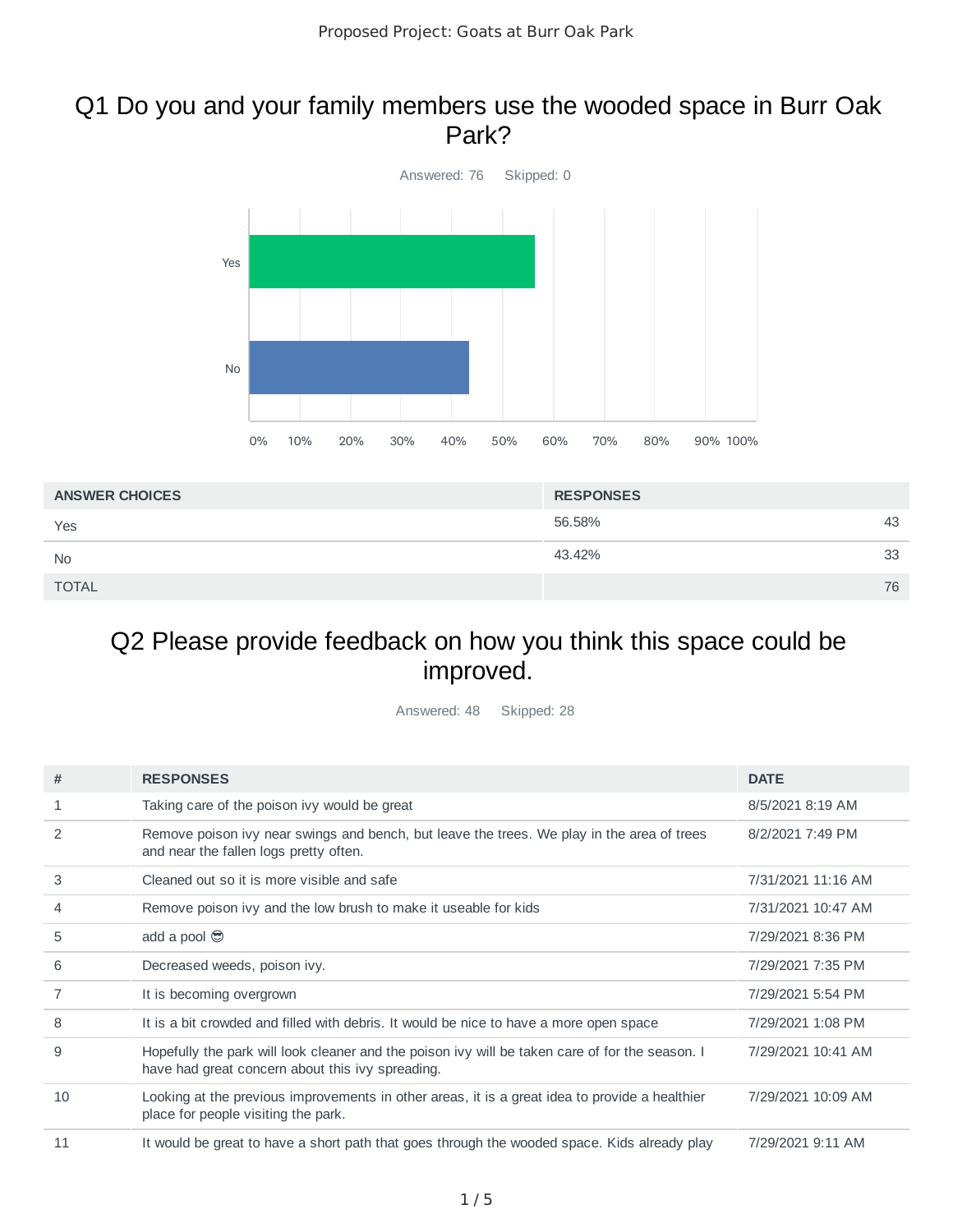### Proposed Project: Goats at Burr Oak Park

|    | in the space, but the path could encourage further exploration.                                                                                                                                                                                                                                                                                                                                                                                                                                                                     |                    |
|----|-------------------------------------------------------------------------------------------------------------------------------------------------------------------------------------------------------------------------------------------------------------------------------------------------------------------------------------------------------------------------------------------------------------------------------------------------------------------------------------------------------------------------------------|--------------------|
| 12 | Get rid of poison ivy. An ice rink in the winter time                                                                                                                                                                                                                                                                                                                                                                                                                                                                               | 7/28/2021 7:22 PM  |
| 13 | Get rid of the poison ivy!                                                                                                                                                                                                                                                                                                                                                                                                                                                                                                          | 7/28/2021 7:21 PM  |
| 14 | Removal of poison ivy and buckthorn overgrowth. Opening it up a bit.                                                                                                                                                                                                                                                                                                                                                                                                                                                                | 7/28/2021 4:46 PM  |
| 15 | Add a pool                                                                                                                                                                                                                                                                                                                                                                                                                                                                                                                          | 7/28/2021 2:13 PM  |
| 16 | The overgrowth needs to be cleared and the poison ivy addressed. Opening up the area a bit<br>would make it safer for children and easier to keep an eye on things in case there is a problem.                                                                                                                                                                                                                                                                                                                                      | 7/28/2021 11:59 AM |
| 17 | Leaving some areas for "natural flowers and life", put sands on the volleyball place, be able to<br>have your dog going in the wooded space without risks, and avoid the many mosquitos stuck<br>in this area.                                                                                                                                                                                                                                                                                                                      | 7/28/2021 11:02 AM |
| 18 | It is too overgrown to use.                                                                                                                                                                                                                                                                                                                                                                                                                                                                                                         | 7/28/2021 10:06 AM |
| 19 | More defined borders/ trails would really help designate walking areas                                                                                                                                                                                                                                                                                                                                                                                                                                                              | 7/28/2021 7:43 AM  |
| 20 | Clearing it out and removing poison ivy would be great. I'm always afraid my dogs will rub up<br>against it when we are walking along the path.                                                                                                                                                                                                                                                                                                                                                                                     | 7/28/2021 6:28 AM  |
| 21 | Remove all of the brush and buckthorn, leave major trees.                                                                                                                                                                                                                                                                                                                                                                                                                                                                           | 7/27/2021 9:53 PM  |
| 22 | Remove poison ivy and buckthorn. Make the wooded spaces look cleaner and more<br>accessible for playing.                                                                                                                                                                                                                                                                                                                                                                                                                            | 7/27/2021 8:40 PM  |
| 23 | It would be great to see the space being opened up, and to get rid of the buckthorn and poison<br>ivy.                                                                                                                                                                                                                                                                                                                                                                                                                              | 7/27/2021 4:33 PM  |
| 24 | We walk by the space regularly but usually don't enter it.                                                                                                                                                                                                                                                                                                                                                                                                                                                                          | 7/27/2021 7:35 AM  |
| 25 | More accessible                                                                                                                                                                                                                                                                                                                                                                                                                                                                                                                     | 7/26/2021 8:24 PM  |
| 26 | More open                                                                                                                                                                                                                                                                                                                                                                                                                                                                                                                           | 7/26/2021 2:25 PM  |
| 27 | The area would be used much more if the poison ivy was gone. Bring on the goats!!                                                                                                                                                                                                                                                                                                                                                                                                                                                   | 7/26/2021 1:27 PM  |
| 28 | keep cut low enough so you can see through the brush                                                                                                                                                                                                                                                                                                                                                                                                                                                                                | 7/26/2021 12:17 PM |
| 29 | Climbing structures for kids The field needs more work                                                                                                                                                                                                                                                                                                                                                                                                                                                                              | 7/26/2021 10:29 AM |
| 30 | Trimming and controlling invasive species is essential to our ability to use the park; there are<br>so many young children in the neighborhood, the poison ivy in particular is a major issue that<br>needs to be addressed, preferably without the use of harmful chemicals. Many homes have<br>easements on their property, and during rainy periods groundwater can easily seep into<br>basements (and garden beds). We highly support the usage of goats both to beautify the park<br>and keep it safe for our kids and guests! | 7/26/2021 10:06 AM |
| 31 | I like the idea of it being more open and of having native plants. It might also be good to think<br>about plants that are good for the animals and insects (bees and butterflies) that live in our<br>neighborhood, like ground covering plants for burrowing animals and flowering ones for<br>pollinators.                                                                                                                                                                                                                       | 7/26/2021 9:53 AM  |
| 32 | My child enjoys exploring the wooded area— there are some natural clearings that are fun for<br>imaginative play. A few ideas: Clear paths into the area or add tree stumps for jumping or<br>creating a sitting/play space. Improve visibility into wooded area so people can walk or sit, but<br>still be seen from park (especially important for kids and pets).                                                                                                                                                                | 7/26/2021 9:01 AM  |
| 33 | It is fine as is!!! Do not disturb!!                                                                                                                                                                                                                                                                                                                                                                                                                                                                                                | 7/26/2021 8:54 AM  |
| 34 | It's fine the way it is.                                                                                                                                                                                                                                                                                                                                                                                                                                                                                                            | 7/26/2021 8:21 AM  |
| 35 | Thinning would be useful.                                                                                                                                                                                                                                                                                                                                                                                                                                                                                                           | 7/26/2021 7:59 AM  |
| 36 | mitigate invasive species (poison ivy) and clear paths/trail through shrubbery                                                                                                                                                                                                                                                                                                                                                                                                                                                      | 7/26/2021 7:53 AM  |
| 37 | Removal of plants that are risks to health, other invasives, and thick undergrowth in general.                                                                                                                                                                                                                                                                                                                                                                                                                                      | 7/26/2021 7:39 AM  |
| 38 | Removal of buckthorn, honeysuckle, wild grape, poison ivy, English ivy. Pushing back the<br>vegetative edge (It impinges on the swings and walkway.)                                                                                                                                                                                                                                                                                                                                                                                | 7/26/2021 7:10 AM  |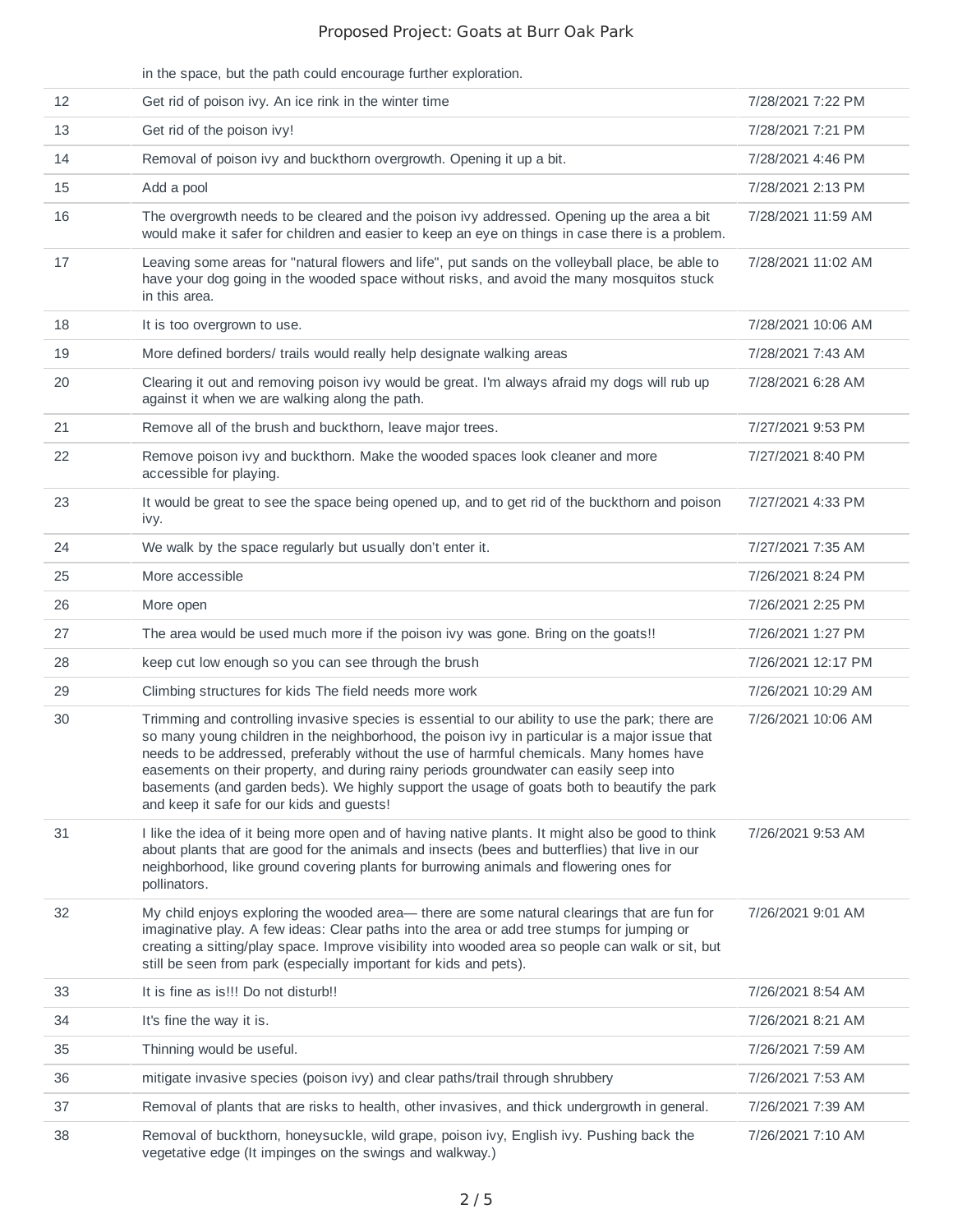#### Proposed Project: Goats at Burr Oak Park

| 39 | It's a magical spot for kids, but could be improved by a little maintenance and poison ivy<br>removal.                                                                          | 7/26/2021 6:32 AM  |
|----|---------------------------------------------------------------------------------------------------------------------------------------------------------------------------------|--------------------|
| 40 | More aggressive efforts to overgrown 'scrub' growth.                                                                                                                            | 7/26/2021 6:12 AM  |
| 41 | Make it safe to play in by opening it up and clearing invasive species.                                                                                                         | 7/26/2021 6:10 AM  |
| 42 | We live on<br>and I have little kids who like to venture into the<br>wooded area while we are playing at the little park. I cannot see them while in there and wish I<br>could! | 7/26/2021 5:41 AM  |
| 43 | I really dislike poison ivy. So, any plan to get rid of it - I'm in for of. I think the idea of using<br>goats is innovative and awesome. I'm strongly in favor of it.          | 7/25/2021 11:46 PM |
| 44 | Opened                                                                                                                                                                          | 7/25/2021 11:21 PM |
| 45 | We would love the space to be more approachable and help to keep the invasive growth down.                                                                                      | 7/25/2021 10:52 PM |
| 46 | It could be cleaned of poison Ivy and buckthorn.                                                                                                                                | 7/25/2021 10:49 PM |
| 47 | Bigger paths for adults to easily walk, killing the poison ivy!                                                                                                                 | 7/25/2021 10:02 PM |
| 48 | My kids like to explore in the wooded area and it would be great if this project could cut down<br>the presence of poison ivy so that it is safe for kids.                      | 7/25/2021 10:00 PM |

# Q3 Do you have concerns about the goats visiting Burr Oak Park to help with management?



| <b>ANSWER CHOICES</b> | <b>RESPONSES</b> |    |
|-----------------------|------------------|----|
| Yes                   | 7.89%            | 6  |
| <b>No</b>             | 92.11%           | 70 |
| <b>TOTAL</b>          |                  | 76 |

| # | IF YES, PLEASE EXPLAIN.                                                                                                                                                                                                                                                                                                                                                                                                                  | <b>DATE</b>       |
|---|------------------------------------------------------------------------------------------------------------------------------------------------------------------------------------------------------------------------------------------------------------------------------------------------------------------------------------------------------------------------------------------------------------------------------------------|-------------------|
|   | Only concern is that the wooded area will mostly go away and be over pruned. It would be fun<br>for the kids to see the goats eating though.                                                                                                                                                                                                                                                                                             | 8/2/2021 7:49 PM  |
|   | Goat poop. Goat noise. Goats interfering with children playing. I can't send my kids to play<br>unsupervised if there are goats in the park. Why pay to import goats to clear vegetation,<br>oversee the goats, have insurance should the goats bite a child or pet, clear the goat poop,<br>and catch one if it gets loose? This is a children's and neighborhood playground. It is not a golf<br>course. This plan is not a good idea. | 7/30/2021 3:23 PM |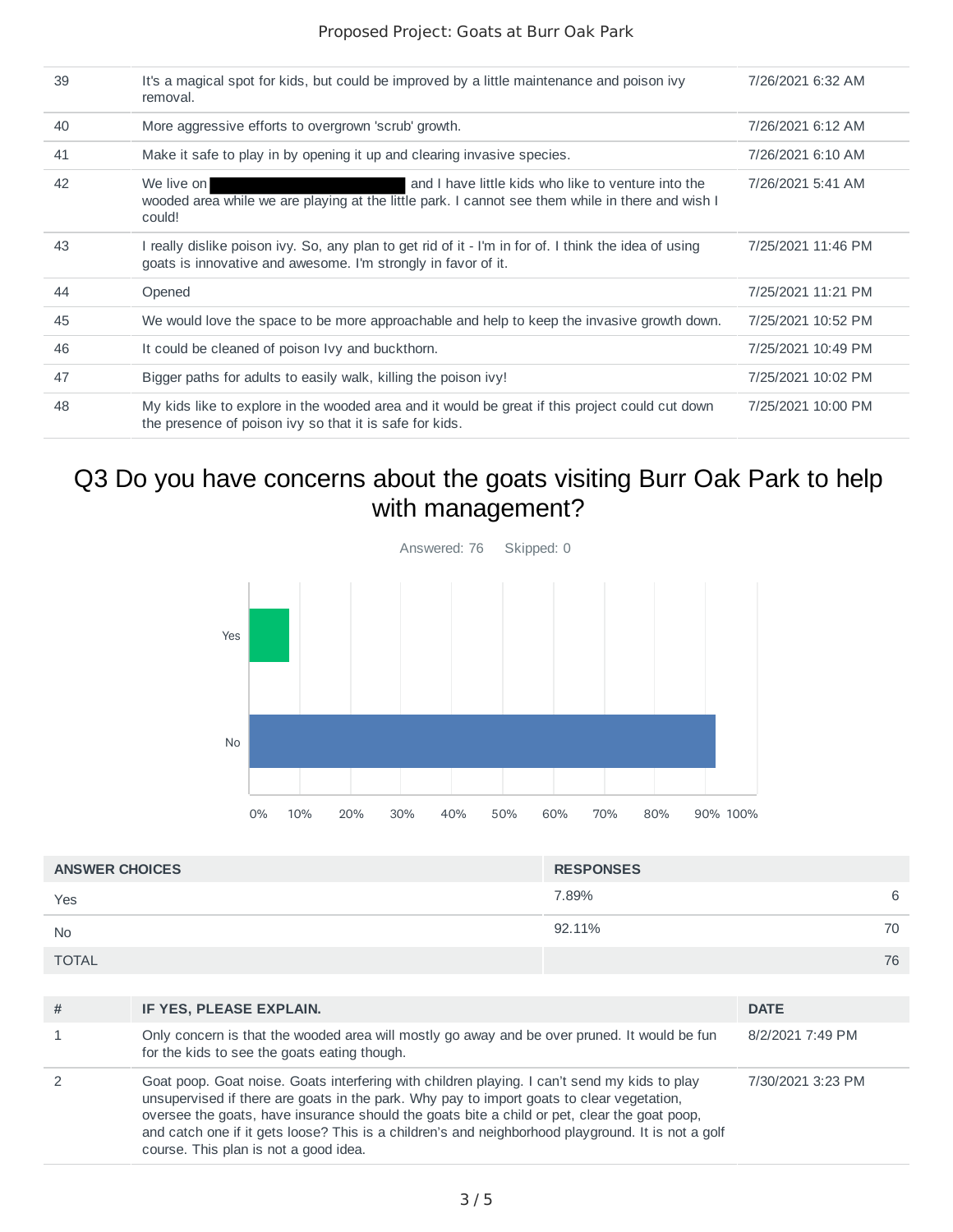#### Proposed Project: Goats at Burr Oak Park

| 3  | I have read about the use of goats in parks around our country. There has been great success<br>in this project. I am concerned about how the goat poop and how that will be managed. Also,<br>how long will the process take? The live near the park and it appears that it is used everyday.<br>Other than this, I think that it is a good idea. | 7/29/2021 10:41 AM |
|----|----------------------------------------------------------------------------------------------------------------------------------------------------------------------------------------------------------------------------------------------------------------------------------------------------------------------------------------------------|--------------------|
| 4  | Only small ones: I haven't seen anything about managing the excrement from the goats. How<br>is that handled? Otherwise I love the idea of invasive management without chemicals.                                                                                                                                                                  | 7/29/2021 9:11 AM  |
| 5  | I think this is a fantastic idea! As long as any questions/concerns of those who live adjacent to<br>the park are addressed, I am enthusiastically on board.                                                                                                                                                                                       | 7/28/2021 4:46 PM  |
| 6  | No we will be very glad to have them!                                                                                                                                                                                                                                                                                                              | 7/28/2021 11:02 AM |
|    | I'm so excited to see them at work!                                                                                                                                                                                                                                                                                                                | 7/27/2021 8:40 PM  |
| 8  | I would look forward to watching the goats at work.                                                                                                                                                                                                                                                                                                | 7/27/2021 7:35 AM  |
| 9  | In other for the goat to achieve your wishes, they also incur a place for them that to me will be<br>less attractive. The park like the homes are 35+ years old and we are asking for more<br>problems if we entertain caring for goats or a goat period!!                                                                                         | 7/26/2021 8:54 AM  |
| 10 | Goat poop.                                                                                                                                                                                                                                                                                                                                         | 7/26/2021 8:21 AM  |

## Q4 Are you interested in volunteering to help with these improvements to the wooded space in Burr Oak Park?



| <b>ANSWER CHOICES</b> | <b>RESPONSES</b> |    |
|-----------------------|------------------|----|
| Yes                   | 23.29%           | 17 |
| <b>No</b>             | 76.71%           | 56 |
| <b>TOTAL</b>          |                  | 73 |